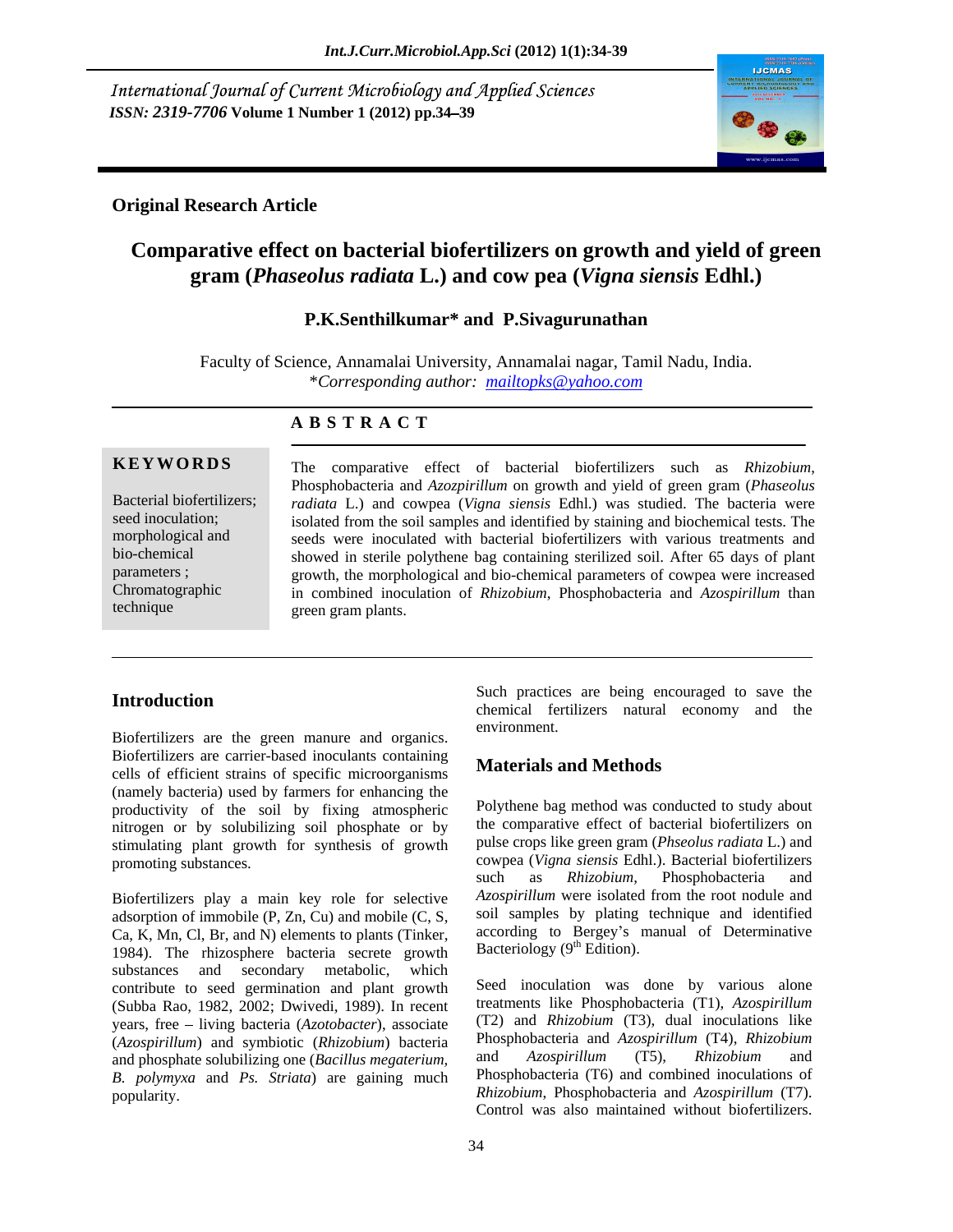The seeds were sowed in sterile polythene bags Results and Discussion containing sterile soil samples.

After 65 days of sowing, the morphologicaland bio- *Rhizobium*, Phosphobacteria and *Azospirillum* at chemical parameters of green gram and cowpea were various treatments were significantly increased in analyzed. The morphological parameters like length plant growth and yield of green gram and cowpea of plant, number of leaves, breadth of leaves, length of leaves, shoot length, number of flowers, root length, number of nodules and number of pods were analyzed. The bio-chemical parameters such as was significantly more with there combined chlorophyll, protein, carbohydrate, total free amino acids, nitrogen, ash, inorganic phosphorus, reducing *Azospirillum* inoculated plants of cow pea than green sugar, alkaline phosphatase, glutamate gram (Table 1 and 2). The yield concepts such as dehydroganase were analyzed both control and number of flowers and number of pods were

The amino acids contents of green gram and cowpea inoculated plants of cowpea than green gram (Tables samples were separated by two dimensional paper 3 and 4). This was well agreed with previous findings chromatography. In this, 20µ1 of each sample were of Gaur and Agarwal (1989), Tilak (1991) and spotted on the whattmann No.1 chromatographic paper and sheet was mounted on the metal frame. The papers were placed in solvent 1 containing butanol, glacial acetic acid and water (12:3:5). After running in first solvent, the papers again placed in rapidly dipped in ninhydrin reagent and colour was

Chromatography techniques. In this, an aqueous phase of silica gel slurry was poured on the surface of activated by heating 110°C for 1 hour and allowed to cool in room temperature. 20 $\mu$ l of each sample was v/v sulfuric acid followed by heating the oven at

$$
Rf = \frac{Distance \text{ moved by solute}}{Distance \text{ moved by solvent}}
$$

also calculated (Smith's Statistical package, Version (Fig 1 and 2).  $2.5, 2001$ ).

### **Results and Discussion**

treated plants of green gram and cowpea. increased in the combined treatments with The seed inoculation with bacterial biofertilizers like plants. The number of leaves, leaf area (length and breadth), shoot length, root length, number of nodules, total length of plants at 65 days after sowing treatment with *Rhizobium*, Phosphobacteria and *Rhizobium*, Phosphobacteria and *Azospirillum* Vasudevan *et al* (2002).

solvent 2 containing phenol and water. The papers treated with combined inoculation of bacterial developed by heating at 105ºC for 2-3 minutes. Then (Table5 and 6). This was well correlated with earlier Rf values were measured (Plummer, 1998) studies on *Vigna mungo* L. (Mohan et al., 1994; Lipids were separated by Thin Layer reducing sugar content were observed in combined phase of silica gel slurry was poured on the surface of plants than green gram. Activity of enzymes like the glass plates of 250µm thickness. The plates were alkaline phosphatase and glutamate dehydrogenase cool in room temperature. 20µl of each sample was plants (Table 7 and 8). All the parameters like spotted onto the plates and placed in solvent morphological and bio-chemical parameters of containing petroleum ether, diethyl ether and glacial cowpea treated with bacterial biofertilizers in dual acetic acid (80:20:1) and run the chromatogram. The and combined inoculations were higher than green spot was visualized by spraying the plates with 50% gram. It was accepted with previous reports of 110ºC for 10 minutes. Tilak (1989) and Gupta *et al* (1992). The bio-chemical parameters such as chlorophyll, protein, carbohydrate, total free amino acids, inorganic phosphorus, nitrogen were increased in biofertilizers (T7) of cowpea than green gram Shukla and Gupta, 1964). Increase in ascorbic acid, inoculation of bacterial biofertilizers (T7) of cowpea were higher in combined inoculation of cow pea Balamurugan and Gurusejaran (1996), Agarwal and

Then Rf values were measured (Plummer, 1998). By employing two dimensional paper chromatography techniques, the amino acid contents RfDistance moved by solute
of cowpea plants were higher in combined treatments  $N<sup>1</sup>$  Distance moved by solvent and Rf values were 0.90 than green gram. The lipid From the data, statistical analysis such as Mean  $(M)$ , technique and their Rf values were 0.98 in combined standard deviation (SD) and Standard error (SE) were inoculation of bacterial biofertilizers than green gram By employing two dimensional paper contents of cowpea plants were separated by TLC (Fig 1 and 2).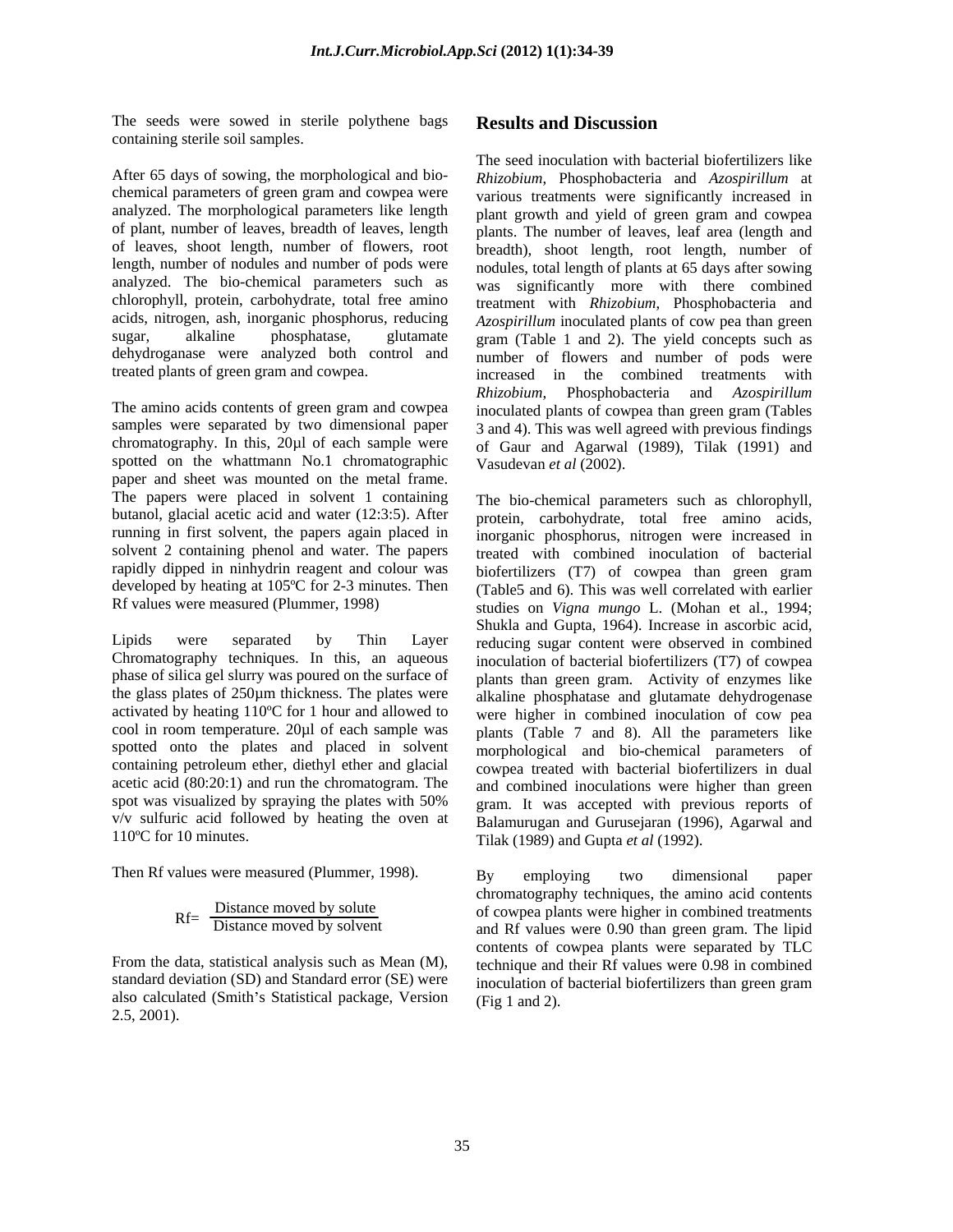#### *Int.J.Curr.Microbiol.App.Sci* **(2012) 1(1):34-39**

|                                              |                                                                     |           |     | Parameters in cm |       |      |      |
|----------------------------------------------|---------------------------------------------------------------------|-----------|-----|------------------|-------|------|------|
| Treatments                                   | Number of   Length   Breadth   Length   Shoot   Root   Total length |           |     |                  |       |      |      |
|                                              | leaves/plant of leaves of leaves of plant length length of plant    |           |     |                  |       |      |      |
| Control                                      | 6.8                                                                 |           | 2.5 | 48.9             | 24.6  | 9.0  | 57.9 |
|                                              | 7.6                                                                 | 6.3       | 2.6 | 53.2             | 2J.H  | 12.2 | 75.4 |
|                                              | 9.0                                                                 | 5.6       | 2.9 | 48.2             | 26.6  | 11.4 | 59.6 |
| Phosphobacteria<br>Azospirillum<br>Rhizobium | 9.2                                                                 | 6.2       | 2.8 | 53.2             | 2.3.0 | 11.0 | 64.2 |
| Phosphobacteria+Azospirillum                 | 8.4                                                                 | 6.4       | 3.1 | 50.0             | 40.4  | 12.8 | 62.8 |
| $Rhizobium + Azospirillum$                   | 9.6                                                                 | 57<br>J.1 | 2.6 | 52.0             | 30.0  | 14.6 | 66.6 |
| Rhizobium+Phophobacteria                     | 9.4                                                                 | 6.4       | 3.1 | 54.6             |       | 14.6 | 69.2 |
| $Rhizobium +Phophobacteria$                  | 10.6                                                                | 6.8       | 4.0 | 55.0             |       | 17.2 | 72.2 |
| $+Azospirillum$                              |                                                                     |           |     |                  | 31.0  |      |      |

### **Table. 1** Effect of morphological parameters of cowpea plants inoculated with bacterial biofertilizers

#### **Table. 2** Effect of morphological parameters of green gram plants inoculated with bacterial biofertilizers

|                                                                          |                                                                                   |                             |                | Parameters in cm |      |                         |                                                |
|--------------------------------------------------------------------------|-----------------------------------------------------------------------------------|-----------------------------|----------------|------------------|------|-------------------------|------------------------------------------------|
| Treatments                                                               | Number of                                                                         | Length                      |                |                  |      |                         | Breadth   Length   Shoot   Root   Total length |
|                                                                          | leaves/plant of leaves of leaves of plant length length 7.0 4.8 2.1 20.9 15.9 4.0 |                             |                |                  |      |                         | of plant                                       |
| Control                                                                  |                                                                                   |                             |                |                  |      |                         | 21.5                                           |
|                                                                          | 7.4                                                                               | $\lesssim$ 1                | 2.4            | 21.6             | 19.4 | 4.9                     | 25.8                                           |
|                                                                          | 7.4                                                                               | $\leq$ $\Lambda$            | $\gamma$ 1     | 21.3             | 20.2 | 5.9                     | 25.7                                           |
| Phosphobacteria<br>Azospirillum<br>Rhizobium                             | 7.6                                                                               | 57<br>$J \cdot I$           | 2.8            | 31.0             | 23.4 | 6.6                     | 37.6                                           |
| Phosphobacteria+Azospirillum                                             | $8.0\,$                                                                           | $\lesssim$ 1<br>$J \cdot I$ | 2.9            | 34.2             | 21.8 | 71<br>1.1               | 41.3                                           |
| $Rhizobium + Azospirillum$                                               | 8.8                                                                               |                             | 2 <sub>2</sub> | 34.2             | 20.8 | 6.4                     | 40.8                                           |
| Rhizobium+Phophobacteria                                                 | 8.8                                                                               | 5.8                         | 2.4            | 34.4             | 22.6 | 70<br>$\overline{1}$ .0 | 41.8                                           |
|                                                                          |                                                                                   |                             |                |                  |      | 70                      |                                                |
| $\begin{array}{l} Rhizobium +Phophobacteria\\ +Azospirillum \end{array}$ | 9.0                                                                               | 6.6                         | 2.4            | 35.2             | 25.2 | 1.7                     | 43.5                                           |

#### **Table. 3** Effect on yield concepts of cow pea plants inoculated with bacterial biofertilizers

|                                                             |                                 | Parameters in cm                                                     |  |
|-------------------------------------------------------------|---------------------------------|----------------------------------------------------------------------|--|
| Treatments                                                  |                                 | Number of nodules/plant Number of flowers/plant Number of pods/plant |  |
| Control                                                     | 18.4                            |                                                                      |  |
| Phosphobacteria                                             |                                 |                                                                      |  |
| Azospirillum                                                | $\overline{a}$ . $\overline{a}$ |                                                                      |  |
| Rhizobium                                                   | 18.2                            |                                                                      |  |
|                                                             | 21.4                            |                                                                      |  |
| $Rhosophobacteria + Azospirillum\nRhizobium + Azospirillum$ | 22.4                            |                                                                      |  |
| Rhizobium+Phophobacteria                                    | 21.8                            |                                                                      |  |
| Rhizobium +Phophobacteria                                   |                                 |                                                                      |  |
| $+Azospirillum$                                             | 23.2                            |                                                                      |  |

**Table. 4** Effect on yield concepts of green gram plants inoculated with bacterial biofertilizers

|                                                          |                         | Parameters in cm                              |  |
|----------------------------------------------------------|-------------------------|-----------------------------------------------|--|
| Treatments                                               | Number of nodules/plant | Number of flowers/ plant Number of pods/plant |  |
| Control                                                  |                         |                                               |  |
| Phosphobacteria                                          |                         | 1.8                                           |  |
| Azospirillum                                             | 12.0                    |                                               |  |
| Rhizobium                                                | $1 \angle . \angle$     |                                               |  |
|                                                          | 12.0                    |                                               |  |
| $Rhisphobacteria + AzospirillumRhizobium + Azospirillum$ | 18.2                    |                                               |  |
| Rhizobium+Phophobacteria                                 | 21.0                    |                                               |  |
| $Rhizobium +Phophobacteria$                              | 22.2                    |                                               |  |
| $+Azospirillum$                                          |                         |                                               |  |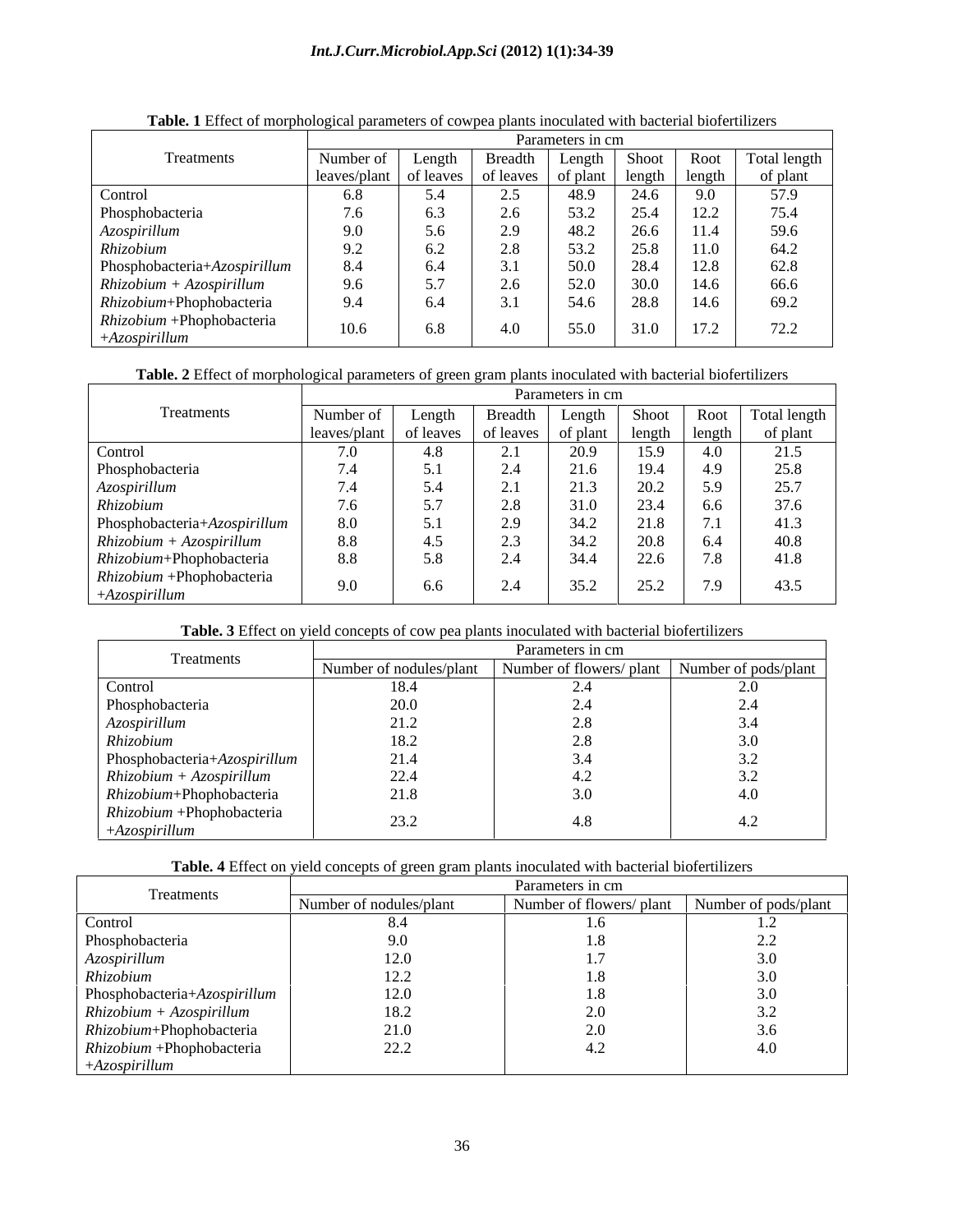#### *Int.J.Curr.Microbiol.App.Sci* **(2012) 1(1):34-39**

|                              | <b>Tuber</b> C Effect of crochemical parameters of compea plants moculated with cacterial croferingers |          |                    |                |                         |          |  |  |  |  |  |
|------------------------------|--------------------------------------------------------------------------------------------------------|----------|--------------------|----------------|-------------------------|----------|--|--|--|--|--|
|                              | Parameters in mg/g                                                                                     |          |                    |                |                         |          |  |  |  |  |  |
| Treatments                   | Chlorophyll                                                                                            | Protein  | Carbohydrate       | Amino acids    | Inorganic<br>phosphorus | Nitrogen |  |  |  |  |  |
| Control                      | .06                                                                                                    | 0.92     |                    | J.U            |                         | د.2.2    |  |  |  |  |  |
| Phosphobacteria              | 1.82                                                                                                   | $0.98\,$ | 14.80              | 5.6            | 2.13                    | 2.84     |  |  |  |  |  |
| Azospirillum                 | 1.84                                                                                                   | 0.97     | 14.80              | 8.67           | 2.52                    | 3.45     |  |  |  |  |  |
| Rhizobium                    | 1.86                                                                                                   | 1.0      | 15.11              | 9.60           | 2.10                    | 2.84     |  |  |  |  |  |
| Phosphobacteria+Azospirillum | $\sim$ 00<br>ں ب                                                                                       | 1.0      | 15.27              | 10.21<br>14.47 | 272<br>$\angle$ . 12    | 3.62     |  |  |  |  |  |
| $Rhizobium + Azospirillum$   | 24                                                                                                     | 1.10     | 15.51<br>$\ddotsc$ | 13.37          | 771                     |          |  |  |  |  |  |

#### **Table. 5** Effect of biochemical parameters of cowpea plants inoculated with bacterial biofertilizers

#### **Table. 6** Effect of biochemical parameters of cowpea plants inoculated with bacterial biofertilizers

*Rhizobium*+Phophobacteria | 2.51 | 1.10 | 15.59 | 13.37 | 2.66 | 3.82 |

+*Azospirillum* 1.1.0phobacidena 1.404 1.44 15.74 18.36 3.52 4.80

*Rhizobium* +Phophobacteria (104 144 1574 1926 252 490

| Treatments                                                  | Parameters in mg/g |         |              |             |                         |          |  |  |  |  |
|-------------------------------------------------------------|--------------------|---------|--------------|-------------|-------------------------|----------|--|--|--|--|
|                                                             | Chlorophyll        | Protein | Carbohydrate | Amino acids | Inorganic<br>phosphorus | Nitrogen |  |  |  |  |
| Control                                                     | 0.70               | 0.25    | 11.0         | 2.25        | 2.08                    | 0.68     |  |  |  |  |
| Phosphobacteria                                             | 1.06               | 0.30    | 14.01        | 5.10        | 2.26                    | 0.88     |  |  |  |  |
| $A z o$ spirillum                                           | .37                | 0.27    | 14.80        | 5.60        | 2.13                    | 0.88     |  |  |  |  |
| Rhizobium                                                   | 1.57               | 0.33    | 14.80        | 7.60        | 2.26                    | 0.68     |  |  |  |  |
| $Rhosophobacteria + Azospirillum\nRhizobium + Azospirillum$ | 1.60               | 0.62    | 15.11        | 9.69        | 2.58                    | 1.07     |  |  |  |  |
|                                                             | 1.91               | 0.54    | 15.27        | 9.18        | 2.45                    | 1.66     |  |  |  |  |
| Rhizobium+Phophobacteria                                    | 1.99               | 0.56    | 15.51        | 11.73       | 2.64                    | 1.86     |  |  |  |  |
| $Rhizobium +Phophobacteria$<br>$+Azospirillum$              | 2.21               | 1.17    | 15.57        | 11.75       | 2.90                    | 2.64     |  |  |  |  |

#### **Table. 7** Effect of biochemical parameters of cowpea plants inoculated with bacterial biofertilizers

|                                              |          |          | Parameters in mg/g |             |               |
|----------------------------------------------|----------|----------|--------------------|-------------|---------------|
| Treatments                                   | Ascorbic | Reducing | Ash                | Alkaline    | Glutamate     |
|                                              | acid     | sugar    |                    | phosphatase | dehydrogenase |
| Control                                      | 0.85     | 1.62     | 30                 | 0.29        |               |
| Phosphobacteria<br>Azospirillum<br>Rhizobium | 0.95     | 1.65     | $\epsilon$         | 0.37        |               |
|                                              | 0.90     | 1.90     |                    | 0.35        |               |
|                                              | 0.85     | 1.78     |                    | 0.39        |               |
| Phosphobacteria+Azospirillum                 | 2.34     | 3.33     | 80                 | 0.45        |               |
| $Rhizobium + Azospirillum$                   | 2.23     | 2.01     | 80                 | 0.58        |               |
| Rhizobium+Phophobacteria                     | 2.45     | 3.83     | 85                 | 0.70        | $\Omega$      |
| Rhizobium +Phophobacteria                    |          |          | $90^{\circ}$       |             |               |
| $+Azospirillum$                              | 2.56     | 4.50     |                    | 0.91        | 100           |

#### **Table. 8** Effect of biochemical parameters of cowpea plants inoculated with bacterial biofertilizers

|                                                                                                                            |                  |                   |     | Parameters in mg/g      |                            |
|----------------------------------------------------------------------------------------------------------------------------|------------------|-------------------|-----|-------------------------|----------------------------|
| Treatments                                                                                                                 | Ascorbic<br>acid | Reducing<br>sugar | Ash | Alkaline<br>phosphatase | Glutamate<br>dehydrogenase |
| Control                                                                                                                    | 0.12             | 1.80              |     | 0.16                    |                            |
| Phosphobacteria                                                                                                            | 0.42             | 1.90              |     | 0.31                    | 60                         |
| Azospirillum                                                                                                               | 0.30             | 3.40              |     | 0.37                    |                            |
| Rhizobium                                                                                                                  | 0.85             | 1.90              |     | 0.25                    | 50.                        |
|                                                                                                                            | 2.07             | 3.80              |     | 0.62                    | 60                         |
| $\begin{array}{ l }\n \hline \text{Phosphobacteria+}Azospirillum \\  \hline \text{Rhizobium} + Azospirillum\n \end{array}$ | 2.10             | 3.30              |     | 0.47                    |                            |
| Rhizobium+Phophobacteria                                                                                                   | 2.15             | 3.70              | 50  | 0.62                    | 60                         |
| Rhizobium +Phophobacteria<br>$+Azospirillum$                                                                               | 2.37             | 3.95              |     | 0.82                    | 60                         |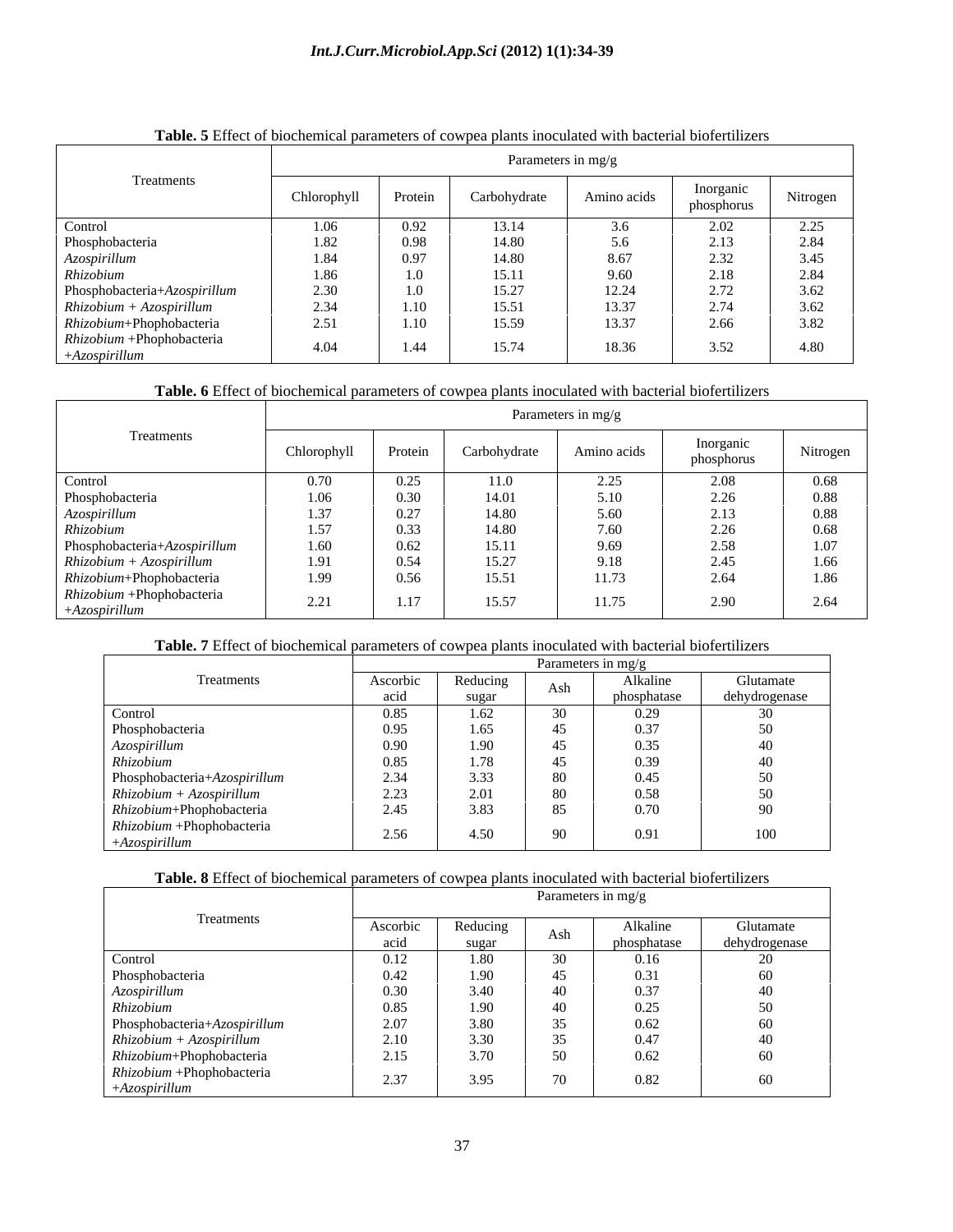technique.



**Figure 2.** Analysis of amino acids and lipids in green gram plants by chromatography



**Figure 3.** Statistical analysis of morphological parameters of cowpea plants parameters of green gram plants



**Figure 1.** Analysis of amino acids and lipids **Figure 4.** Statistical analysis of morphological in cowpea plants by chromatography parameters of green gram plants



**Figure 5**. Statistical analysis of biochemical parameters of cowpea plants



**Figure 6.** Statistical analysis of biochemical